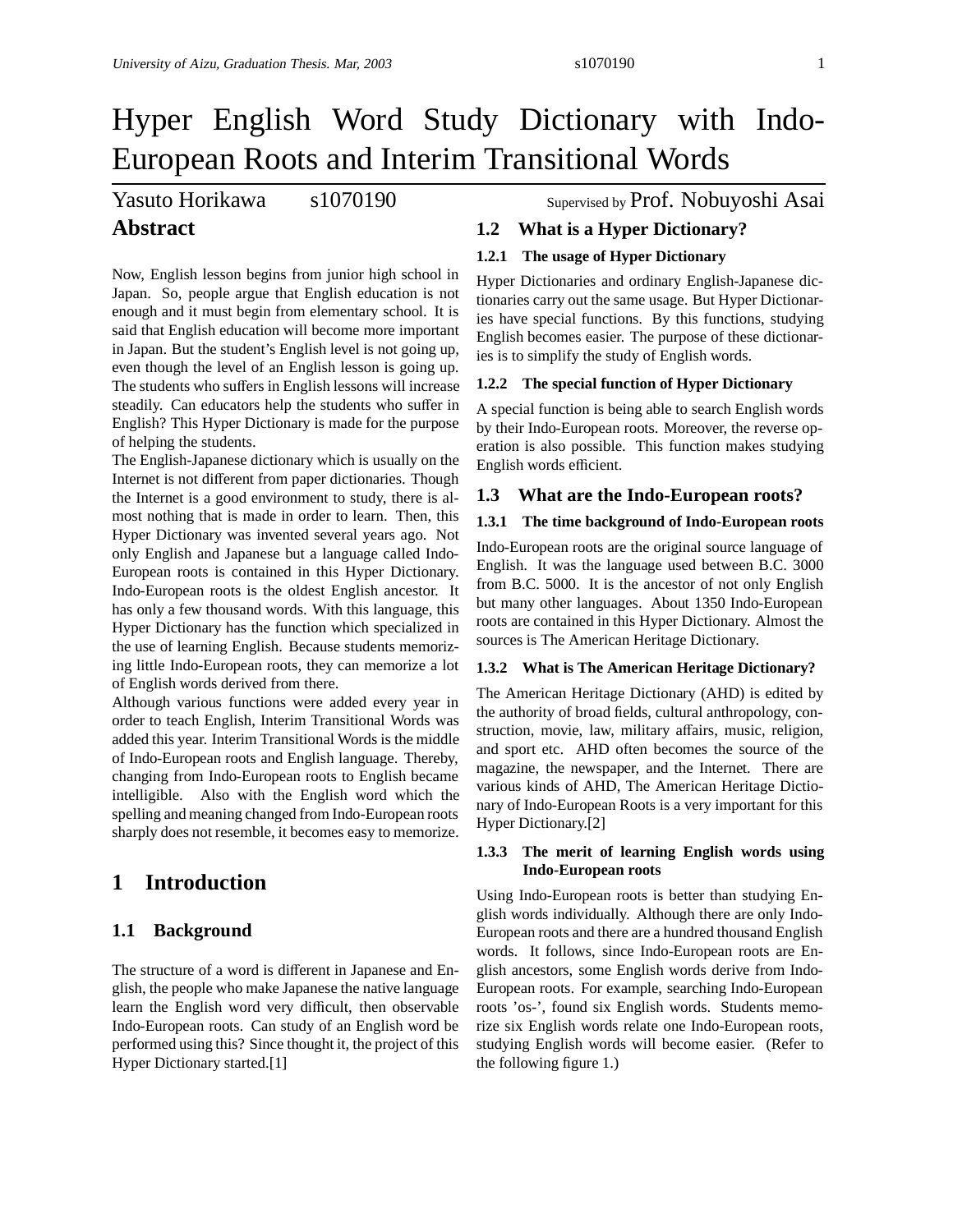#### $OS$ <sup>-</sup>

口を表す(oraすぶど)。

|           | この語根を持つ語                   |
|-----------|----------------------------|
| oral      | 口の,口頭の,口述の,会話の             |
| orifice   | 開口部穴口                      |
| orotund   | 朗々と響く、気取った、大げさな            |
| oscillate | 気迷う 振動する                   |
|           | oscillation 振動, 変動, 発振     |
| usher     | 受付,門番,トア係,座席案内係, (結婚式の)先導役 |

figure 1 : Example of Indo-European roots 'as-'

#### **1.4 Purpose**

#### **1.4.1 The function of the Hyper Dictionaries established last year**

Last year students established the following functions (Refer to the following figure 2.)[3]

- Indo-European roots
- Prefix
- Stem
- Synonym



figure 2 : The top page of Hyper Dictionary 2002 editions

#### **1.4.2 How is this dictionaries made to develop this year?**

This year, students will establish the following functions (Refer to the following figure 3.)[4]

• Example sentences

- Application for study
- Interim Transitional Words



figure 3 : The top page of Hyper Dictionary 2003 editions

Although the upgrade of this Hyper Dictionary is performed by three research students, I took charge of the portion of Interim Transitional Words.

# **2 Discussion**

#### **2.1 What are Interim Transitional Words?**

As mentioned, the Indo-European roots were used between B.C. 3000 from B.C. 5000.

Of course, English was not necessarily established immediately after that. Various developments and declines were accomplished and the present English was established. Intermediate language is called Interim Transitional Words. (Refer to the following figure 4.)



figure 4 : The list of typical Interim Transitional Words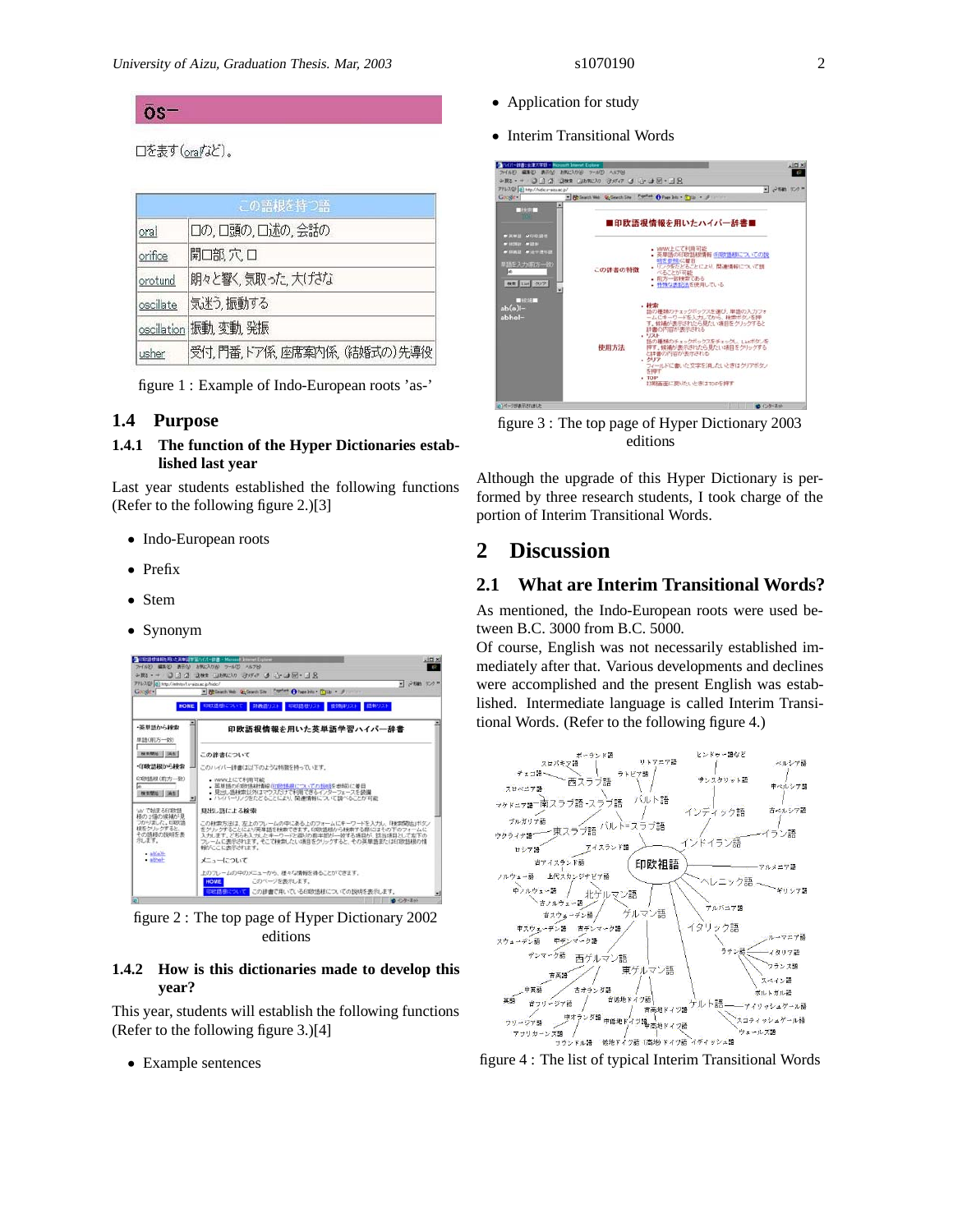#### **2.2 The source of Interim Transitional Words**

The American Heritage Dictionary of The English Language and KENKYUSHA'S NEW ENGLISH-JAPANESE DICTIONARY are made references. Both of the dictionaries carry Interim Transitional Words in detail, and very useful.[5][6]

# **2.3 Notational cautions of a Interim Transitional Words.**

The character which is not the alphabet is contained in this Hyper Dictionary. When searching, you have to replace them, as shown in a lower figure. This figure is linked from the top page, no necessary to memorize them. (Refer to the following figure 5.)[7]



figure 5 : Notation of characters other than the alphabet

# **2.4 In addition, technology used in server relation.**

Using some technology, in order to realized Hyper Dictionary on Web. (Refer to the following table.)

| OS                 | RedHat7.3               |
|--------------------|-------------------------|
| Web Server         | Apache1.3.27            |
| Java               | J2SDK1.4.1-01           |
| Servlet Container  | Tomcat <sub>4.0.6</sub> |
| <b>RDB</b> Server  | MySQL3.23.49            |
| <b>JDBC</b> Driver | mm.mysql                |

#### **2.4.1 Easy explanation of a technology term**

• Apache

Apache is free Web HTTP server software based on NCSA httpd Ver.1.3 developed by The National Center for Supercomputing Applications (NCSA). It operates in almost the environment, Linax, UNIX, Windows, and Mac. Incidentally, it originates in "a patchy".

• Tomcat

Tomcat is required to operate Servlet and Java Server Pages.

• MySQL

MySQL is the open source, multiuser and multithread database most famous all over the world. It uses General Public License (GPL). Incidentally, SQL is the abbreviation for Structured Query Language.

• JDBC Driver

JDBC Driver is connects MySQL with Servlet by kind of API for the databases for Sun Microsystems companies developed. Incidentally, JDBC is the abbreviation for Java Database Connectivity.

• Servlet

Servlet is a Java program which operates on a server.

• JSP

JSP is the Java version of Active Sever Pages (ASP) used by Internet Information Service (IIS) of Microsoft Corp. It is one of the mechanisms for realizing the website which displays the page generated dynamically.

• JAVA Beans

Java Beans is one of the classes used that easily can call from other Java programs. Thereby, the interface between dynamic objects is realized.

[8][9][10][11]

# **3 Conclusion**

### **3.1 The display of Interim Transitional Words**

For example, searching an English word 'usher', Interim Transitional Words is outputted as follows. (Refer to the following figure 6.)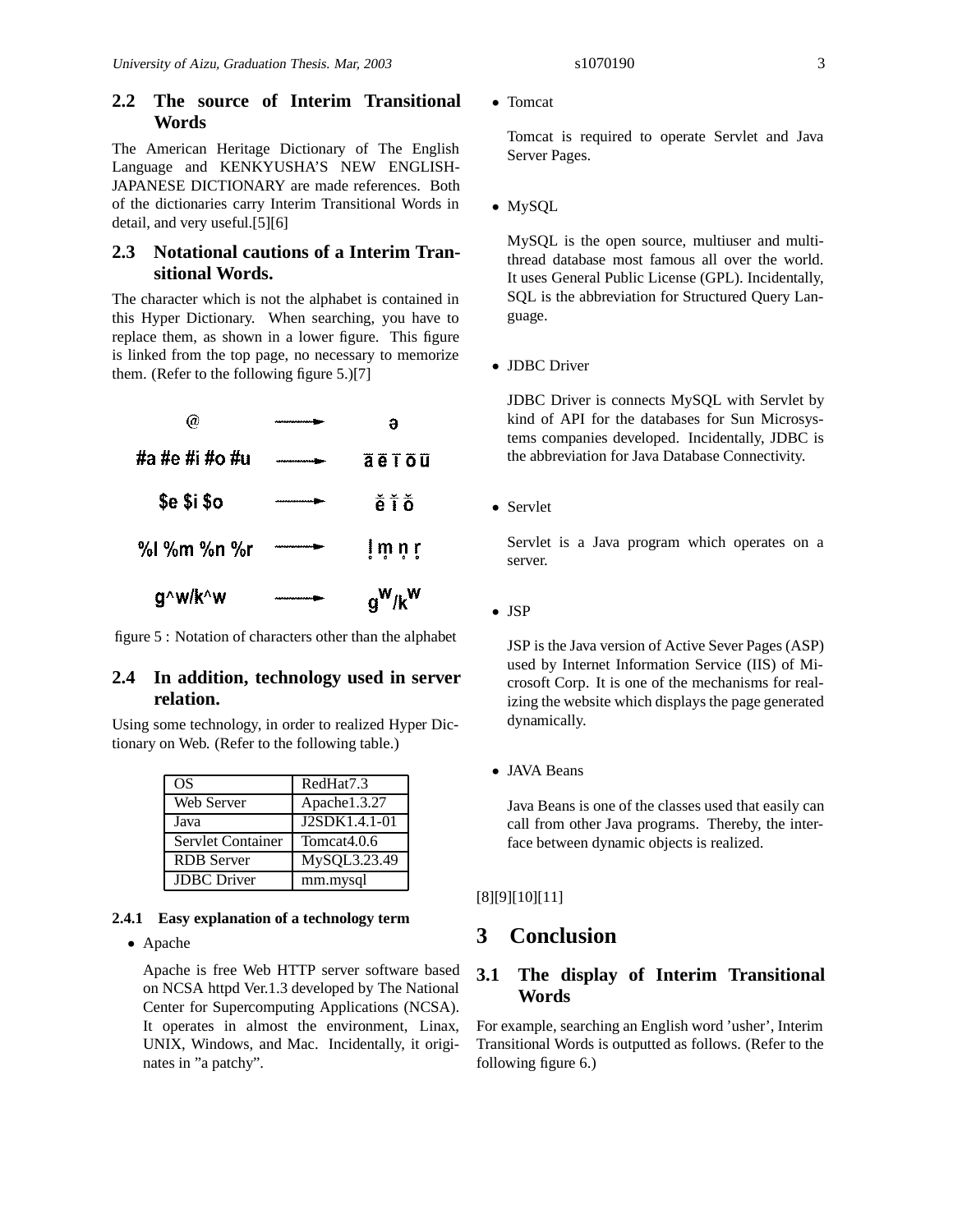| os-口を表す(oralなど)。 ①<br>語幹<br>接頭辞 | ______________ |  |
|---------------------------------|----------------|--|
|                                 |                |  |
|                                 |                |  |
|                                 |                |  |
|                                 |                |  |
|                                 | 途中遷移語          |  |
| ドア、入り口<br>ラテン語<br>ōstium        |                |  |
| 中期ラテン語 玄関番<br>ūstiārium         |                |  |

figure 6 : Interim Transitional Words

Interim Transitional Words are No.2, No.3 and No.4 in above figure. This location in order of the time which changed. Therefore although it is somewhat unclear visually, it is said that the word changed from Indo-European roots of No.1 to English No.5 in order of the number. Spelling changed in order of "os-", "ostium", "ustiarium", "ussier" and "usher". And meaning changed in order of "mouth", "door", "doorkeeper", "gatekeeper" and "receptionist". Related attachment deepened rather than being only Indo-European roots and English words.

# **3.2 The merit of learning English words using Interim Transitional Words**

Interim Transitional Words can be considered that memorizing increases apparently and it becomes the hindrance of word study. Sure, It is not helpful to memorize many English words to once. However, when students has to memorize a little word, or a long term study plan is formed, it is very effective to also memorize Interim Transitional Words simultaneously. Spelling and meaning of Indo-European roots and an English word has plentifully the case where it is not alike, as this example. Even when it forgets the relation with Indo-European roots and the English word for the moment, students will be able to take good point to remember Interim Transitional Words.

# **Acknowledgments**

I received great efforts in the weekly meeting etc. by Prof. Nobuyoshi Asai of supervisor. And I received precious advices by Prof. Yasuhiko Ikebe who was working for the University of Aizu till last year coming from a distance. Although it became the last, I received great cooperation of the same laboratory members Mr. Masanari Oya, Ms. Eriko Chida, Ms. Noriko Sato, Mr. Takumi Sekikawa and Mr. Yasunori Matsuo. Thank you very much for all. Especially, Mr. Sekikawa and Mr. Matsuo both studied the same Hyper Dictionary as me, I recommend also read their graduation thesis.[12][13]

# **References**

- [1] S. Yoshimura, "A study about the hyper-dictionary used Indo-European roots information", Master's thesis in the department of Science and Engineering at University of Tsukuba, 1997.
- [2] C. Watkins, *The American Heritage Dictionary of Indo-European Roots Second Edition*, Houghton Mifflin Company, 2000.
- [3] N. Asai laboratory at University of Aizu, Hyper English Dictionary 2002 editions, http://mfntsv1.u-aizu.ac.jp/hidic/
- [4] N. Asai laboratory at University of Aizu, Hyper English Dictionary 2003 editions, http://hidic.u-aizu.ac.jp/
- [5] Margery S. Berube, *The American Heritage Dictionary of The English Language Fourth Edition*, Houghton Mifflin Company, 2000.
- [6] Y. Koine, *KENKYUSHA'S NEW ENGLISH-JAPANESE DICTIONARY FIFTH EDITION*, KENKYUSHA, 1998
- [7] N. Asai laboratory at University of Aizu, Notation of characters other than the alphabet in Hyper English Dictionary, http://hidic.u-aizu.ac.jp/hyoki.html
- [8] Yoshihiro Yamada, *The classroom of JSP*/*Servlet to learn for 10 days*, Shoei Inc, 2000.
- [9] MyNA, My SQL Reference, http://www.mysql.gr.jp/jpdoc/3.23.x/manual.ja toc.html
- [10] Apache Software Foundation, "The Jakarta Site — Apache Tomcat" http://jakarta.apache.org/tomcat/index.html
- [11] ASCII Corporation, "ASCII Digital Dictionary" http://yougo.ascii24.com/